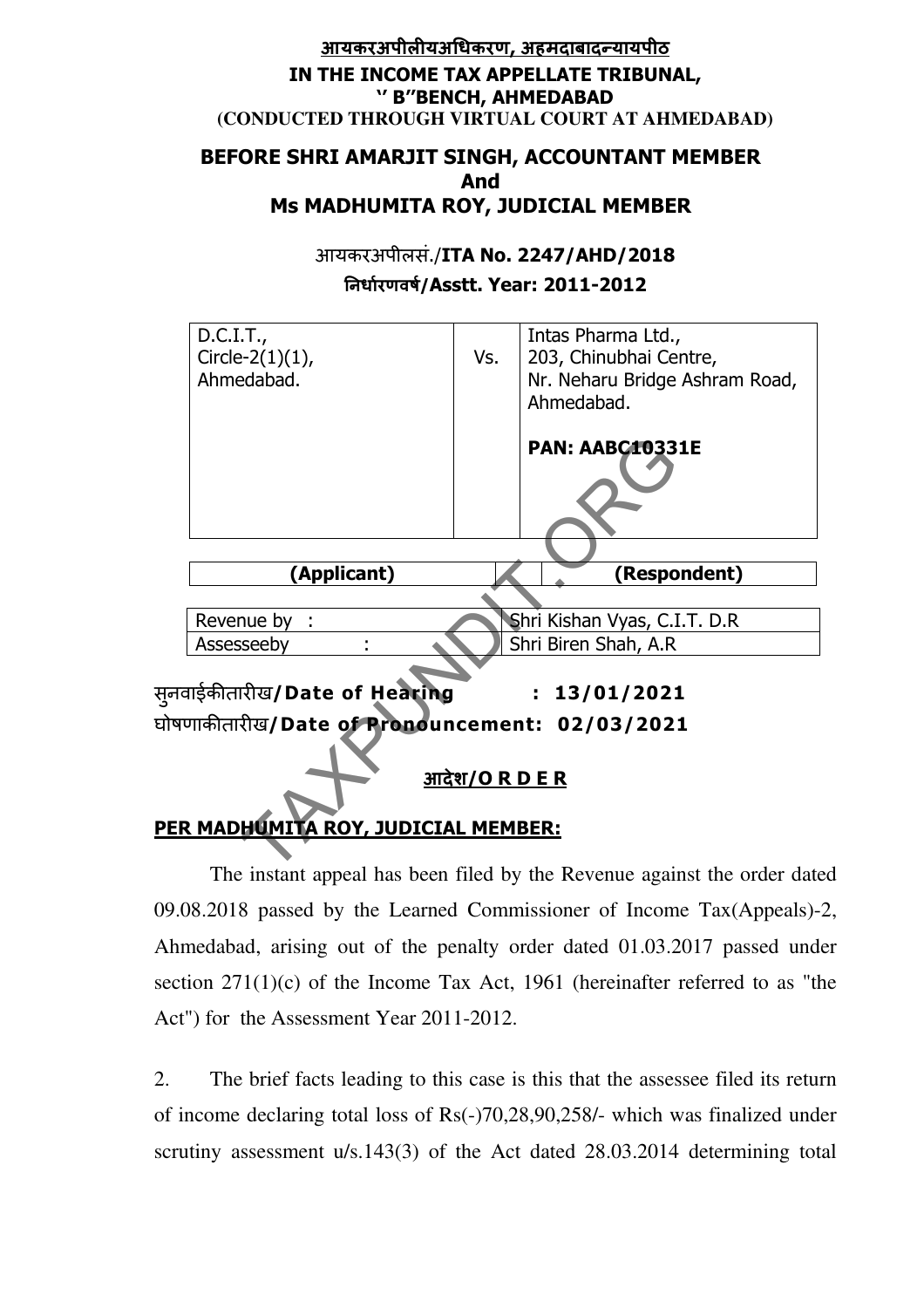loss at Rs.(-) 18,75,000/- whereby and whereunder additional depreciation claim of Rs.18,47,95,000/- was disallowed. A penalty proceeding u/s.272(1)(c) of the Act was also initiated against the assessee for furnishing of inaccurate particulars of income by issuing notice u/s. 274 r.w.s  $271(1)(c)$  of the Act on 28.03.2014 which was culminated into the order imposing minimum penalty of Rs.6,13,84,278/- on 01.03.2017. Ultimately, the same was deleted by the Ld. CIT (A). Hence, the instant appeal before us.

3. The Ld. D.R relied upon the order passed by the Ld.AO in support of the order of levying penalty.

4. On the other hand, the case of the assessee is this that the penalty proceeding initiated on the charge of furnishing of inaccurate particulars of income but the penalty was ultimately levied on the charge of concealment of income and therefore the order of penalty is liable to be quashed. Further that, the penalty has been levied on the basis of the fact of disallowance of additional depreciation of Rs.1,81,47,95,000/- without appreciating the fact that penalty proceeding are different from the assessment proceeding. It was further case as urged by the Ld. A.R before us, on behalf of the assessee is this that the Ld.AO ought to have appreciated that mere rejection of claim of appellant-company does not result in conscious concealment of particulars of income or furnishing of inaccurate particulars of income. Ed. D.R relied upon the order passed by the LAA<br>vying penalty.<br>the other hand, the case of the assessee is this<br>g initiated on the charge of furnishing of inaccu<br>at the penalty was ultimately levied on the charge<br>d theref

 The Ld A.R relied upon the order passed by the Ld.CIT (A) holding that merely disallowance of claim does not attract penalty u/s.271(1)(c) of the Act.

5. Heard the Ld. Counsel appearing for the parties and perused the relevant material available on record. It appears from the records that the Assessing Officer while levying the penalty has made the following relevant observations.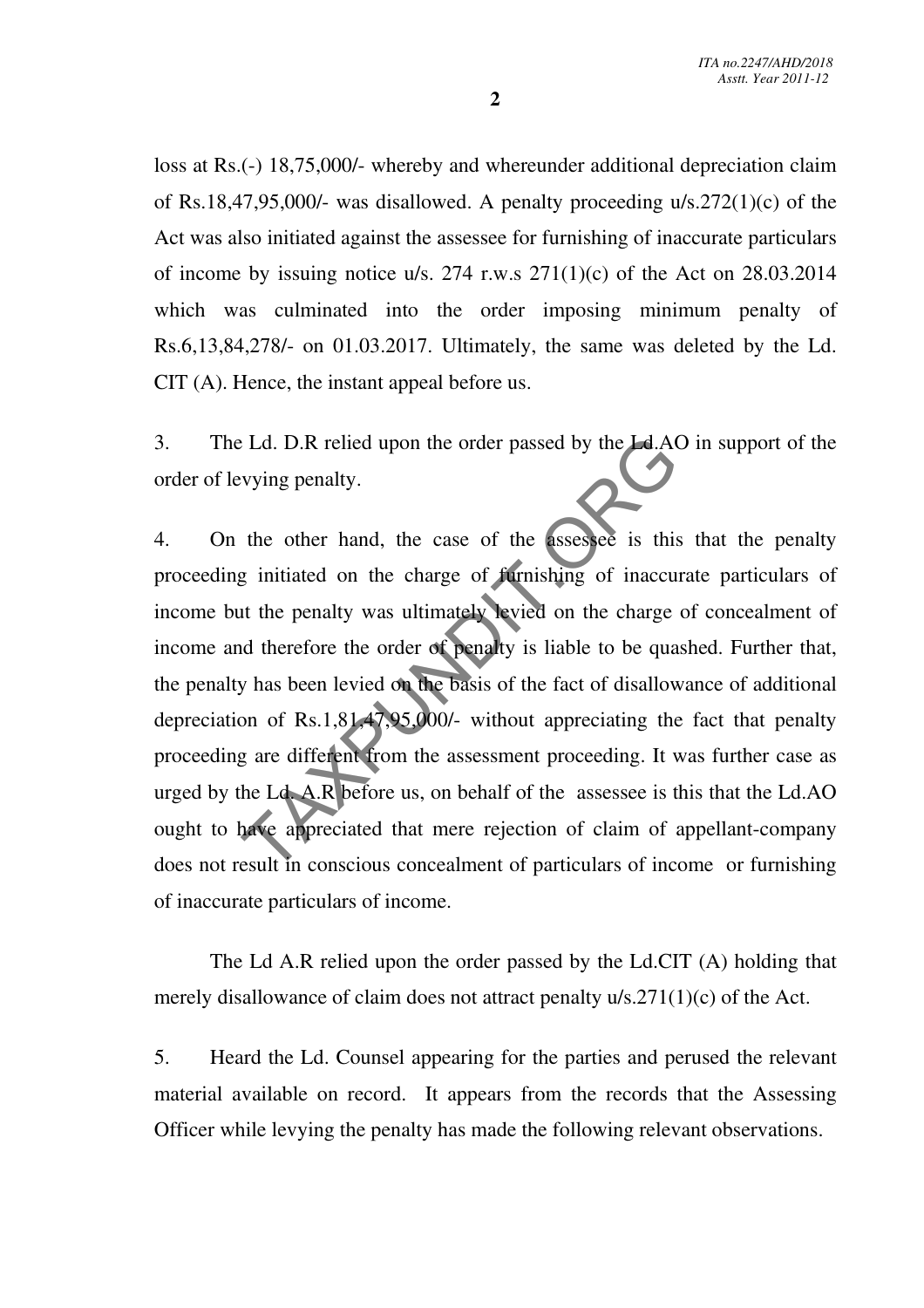*"6. Moreover, on this issue, elaborate discussion and reasoning has already been narrated by the Assessing Officer in the Assessment Order, discussed in para 3, 4, 5 and 6 of the assessment order dated 28/03/2014.* 

*7. The Hon'ble Supreme Court, in the case of Union of India vs. Dharmendra Textile Processors (2008) 166 Taxman 65 (SC), has held that penalty under section 271(1)(c) is civil liability and for attracting such civil liability, willful concealment is not an essential ingredient as is in the matter of prosecution under section 276C. As brought out in the assessment order, it is very clear that the assessee has furnished inaccurate particulars of income. Explanations added to Section*  $271(1)(c)$  *in their entirety also indicate element of strict liability of assessee for concealment or for giving inaccurate particulars while filing returns – Union of India v. Dharamendra Textile Processors (2007) 295 ITR 244 (SC).* 

*8. As per the deeming provisions of Explanation 1 to section 271(1), the amount of addition on any issue about which the assessee is unable to offer any satisfactory explanation shall be deemed to represent the income in respect of which particulars have been concealed. In this case, as brought out in the assessment order, the assessee failed to offer any satisfactory explanation. Moreover, in the case of Unionof India vs. Dharamendra Textile Processors [2008] 166 Taxman 65 (SC), the Hon'ble Supreme Court has held that penalty under section 271(1)(c) is civil liability and for attracting such civil*  liability, willful concealment is not an essential ingredient as is the case in the matter of *prosecution under section 276C.*  tion on any issue about which the assessee is unable to<br>anation shall be deemed to represent the income in respect of the<br>concealed. In this case, as brought out in the assessment order<br> $\cdot$  any satisfactory explanation.

*9. In view of above discussion, I am, satisfied that this is a fit case for levy of penalty*   $u/s.$  271(1)(c) of the I.T. Act in respect of concealing the income of Rs. 18,47,95,000/-. *Since the returned income and assessed income was loss, the penalty is calculated as per explanation 4 (a) section 271 the I come Tax Act. The tax sought to be evaded on such income comes to Rs. 6,13,84,278/-. The minimum and maximum penalty levied u/s. 271(1)(c) works out to Rs. 6,13,84,278/- and Rs. 18,41,52,834/- respectively.* 

*10. Considering the facts of the case, I impose penalty of Rs. 6,13,84,278/- as against the maximum pen lty imposable of Rs. 18,41,52,834/- u/s. 271(1)(c)."* 

6. It further appears that the appellant has claimed the additional depreciation of Rs.18,47,95,000/- on plant and machinery u/s.32(1)(iia) of the Act, which has been disallowed by the Ld. A.O. on the ground that appellant has started production only in the current year and therefore the assessee cannot be said to have been already engaged in the business of manufacturing. It is also a fact that the Ld. A.O. has initiated the penalty for furnishing of inaccurate particulars of income but ultimately levied penalty for concealment of income. Apart from that in our considered opinion since this is a case of disallowance of claim of depreciation there cannot be any question of concealment of income. Further that, the appellant has made claim of additional depreciation on the basis of the Tax Audit Report. In this regard we have carefully considered the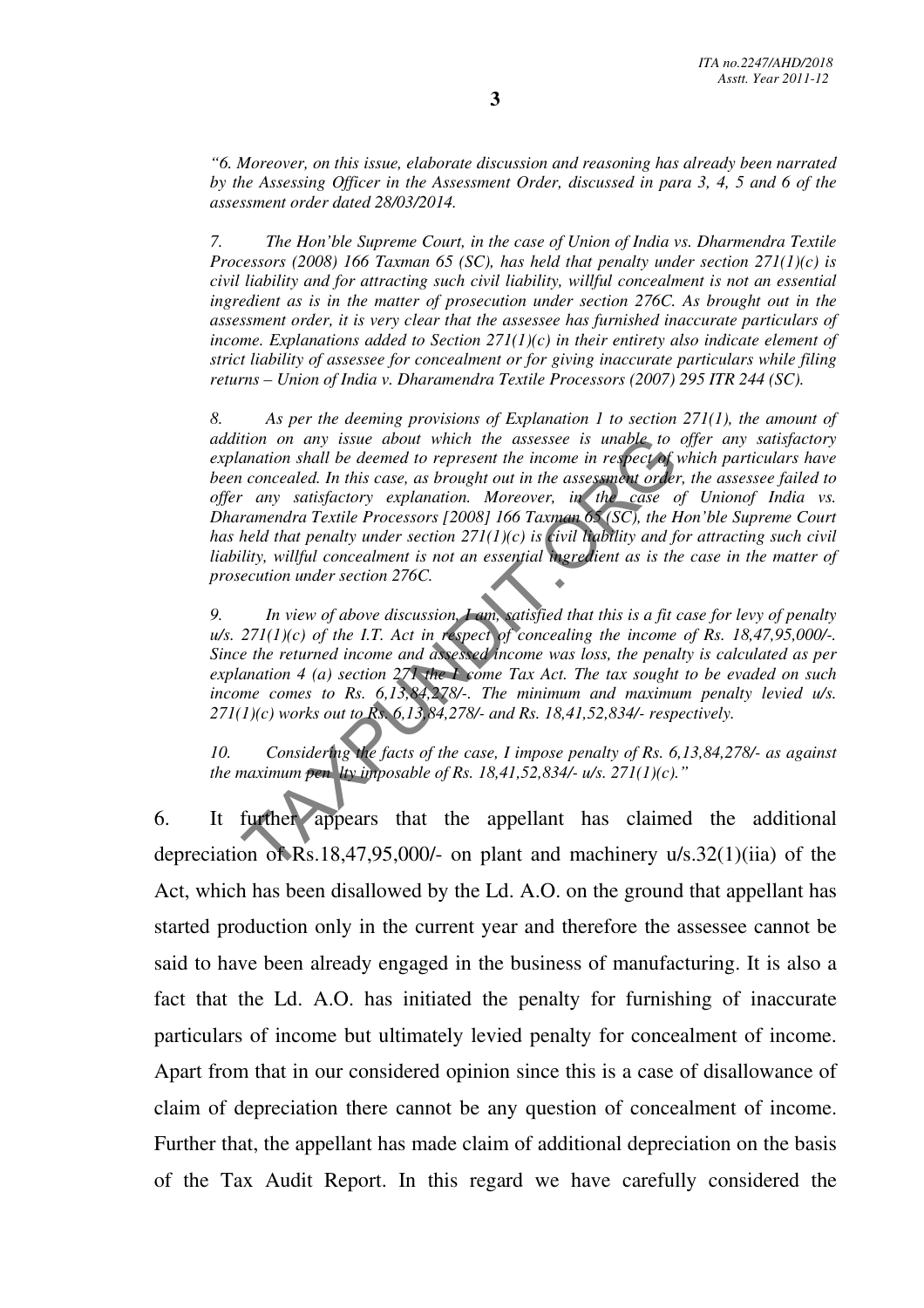judgment passed by the Jurisdiction High Court in the case of Geeta Prints Pvt. Ltd.[2013] 33 Taxmann.com 393(Guj.) as relied upon by the Ld. A.R. It was decided therein that when the assessee had made full disclosure about its claim u/s.80HHC supported by the certified issued by Chartered Accountant no penalty can be levied  $u/s.271(1)(c)$  of the Act, merely on the ground that the claim on merit was not granted. The relevant portion of that particular judgment reads as under:

*"..5. With respect to penalty on the alleged consumption of quota of coal, we had in a separate appeal of the assessee deleted the penalty making following observation .* 

*"Having thus heard the learned counsel for the parties, insofar as the penalty relatable to the quota of coal used from GMDC is concerned, though it is true that the quantum additions have become final and the Tribunal's judgment was not*  further carried in appeal, however, that must be viewed in the background of the *assessee's submission that the amount itself was not very substantial and the assessee's financial condition was weak. We also notice that though on facts and on somewhat similar background when another assessee, viz. Krishna Textile approached this Court, theory that such assessee had not lifted any coal from GMDC, but was siphoned off through fraud was noticed by this Court in that case was also accepted.*  With respect to penalty on the alleged consumption of quota<br>separate appeal of the assessee deleted the penal<br>observation.<br>"Having thus heard the learned counsel for the parties,<br>relatable to the quota of coal used from GM

*Additionally, we find that in the subsequent year, the AO himself having verified the details ppeared to have come to the conclusion that though there was record showing consumption of coal by the assessee from GMDC, the bank record suggested otherwise. In totality of the facts and circumstances of the case, we are of the opin on that penalty on this head should be deleted."* 

- *6. With respect to second head of addition relating to penalty, counsel submitted that the CIT(A) had given cogent reasons for deleting the penalty. It was noticed that the assessee had made full disclosures and the statutory report was also suggesting that the claim was legal. He further pointed out that the Kerala High Court in the case of CIT v. K. Rajendranathan Nair [2004] 265 ITR 35/135 Taxman 360 held that such claim was sustainable under s. 80HHC of the Act. He, therefore, submitted that the Tribunal committed an error in reversing the order of CIT (A).*
- *7. On the other hand, counsel for the Revenue opposed the contention submitting that the assessee had made exaggerated and false claim, that the Tribunal has correctly reversed the order of CIT(A).*
- *8. Having thus heard the counsel for the parties and having perused the record, it emerges that the assessee had made full disclosure about the claim. The claim was also certified by the chartered accountant. Necessary declarations in the prescribed forms were made, may be in the case of the assessee, such claim on merits was not granted. However, this does not mean that the assessee had concealed any income. Further, we find that the issue ultimately at any rate is*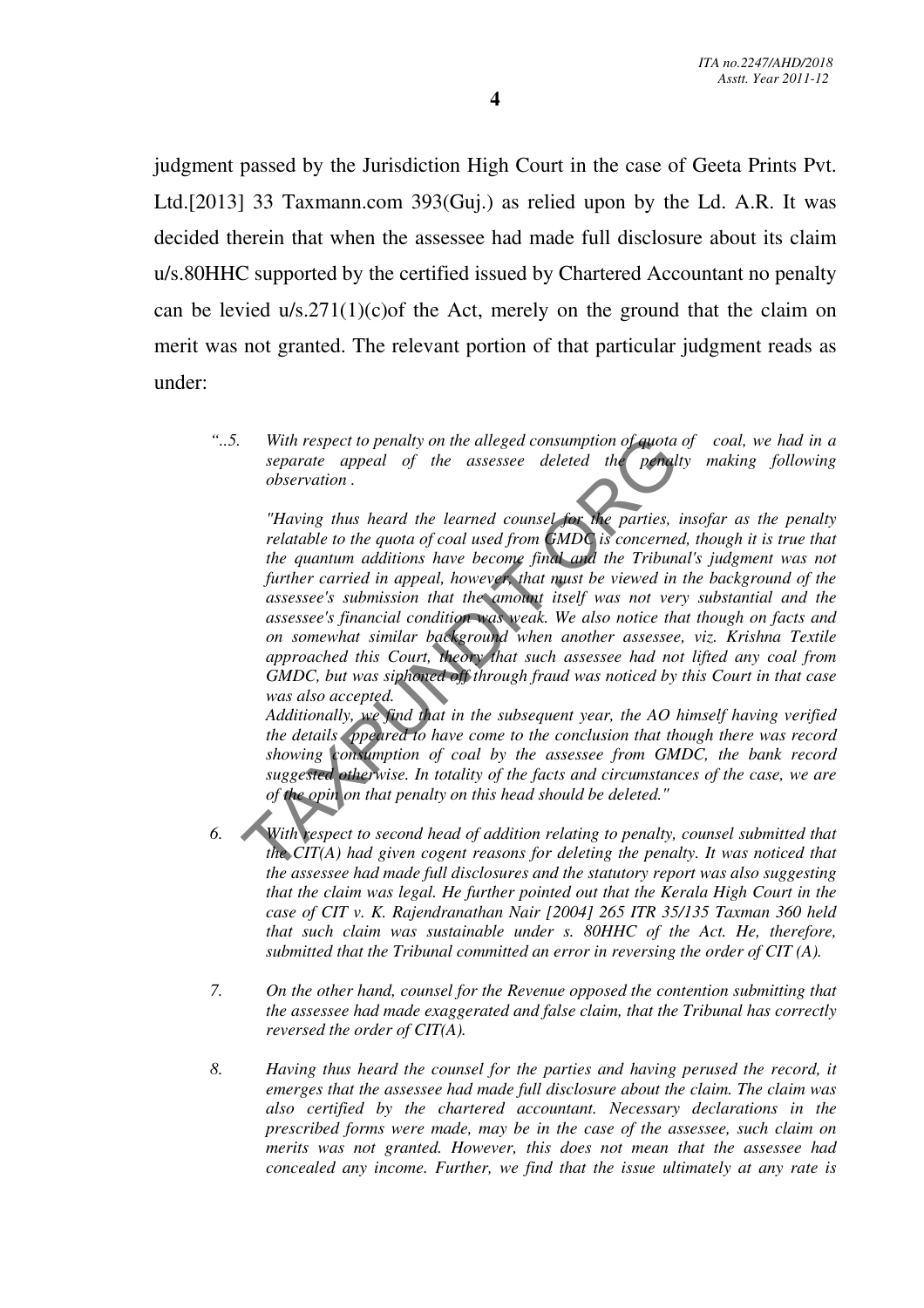*debatable since one High Court has already held in favour of the assessee. We also find that in the case of CIT v. Reliance Petroproducts (P.) Ltd. [2010] 322 ITR 158/189 Taxman 322(SC). the apex Court observed that when no information as given in return is found to be incorrect, penalty could not be imposed. It was held that making incorrect claim does not amount to concealment of particulars.* 

*9. In the result, we find that the Tribunal erred in interfering with the order of the CIT(A). Question No. 1 is answered in favour of the assessee. In that view of the*  matter, it is not necessary to answer question No. 2. Tax appeal is allowed  *accordingly. Judgment of the Tribunal is set aside. Appeal is disposed of…"*

7. It appears from the records that while considering the appeal preferred by the assessee the Ld.CIT (A) took into consideration the ratio laid down by this Hon'ble Court in the mater above. Apart from that the judgment passed by the Coordinate Bench in the case of Cera Sanitary Ware Ltd. has also been taken into consideration relevant portion whereof reads as under:

*"…13. From going through the above judgment of Hon. Apex Court and analyzing the facts of the case in the appeal before us, we find that it is squarely covered in favour of assessee by the above judgment as the assessee which is a limited company declaring total income of Rs.11.43 crores (approx.) and having no mens rea of claiming excess depreciation of just Rs.7,80,826/- rather it was claimed in the regular course and with the firm belief that it is legally allowable which was further supported by the statutory audit report. It was only the Revenue's contention that the depreciation cannot be allowed on the show room building as it could not be deemed to be put to use on 5.3.2007 as claimed by the assessee but was put to use on 31.5.2007 after the completion of Bath Studio. Certainly in such circumstances it will be unjustified to impose penalty u/s 271(l)(c) of the Act as the assessee had only committed an undoubtful bona fide error and it certainly had no intention of Assi Year 2007-08 concealing any income or furnishing inaccurate particulars of income. We are, therefore, of the view that assessee should not be visited with penalty u/s.271(1)(c) of the Act on the disallowance of depreciation of Rs.7,80,826/-. We accordingly set aside the order of Ld.CIT(A) and allow the assessee's appeal…"*  Court in the mater above. Apart from that the judge<br>
a Bench in the case of Cera Sanitary Ware Ltd. have determined the case of Cera Sanitary Ware Ltd. have determined the determined the dowe judgment of Hon. Apex Compari

8. Thus, while deciding the matter in favour of the assessee the Ld. Tribunal has been pleased to observe that the limited company declaring total income of Rs.11.43 Crores approx. and having no mens rea of claiming excess depreciation of just Rs.7,80,826/-, rather it was claimed in regular course with the firm belief that it is legally allowable which was further supported by statutory Audit Report and therefore, imposition of penalty is unjustified.